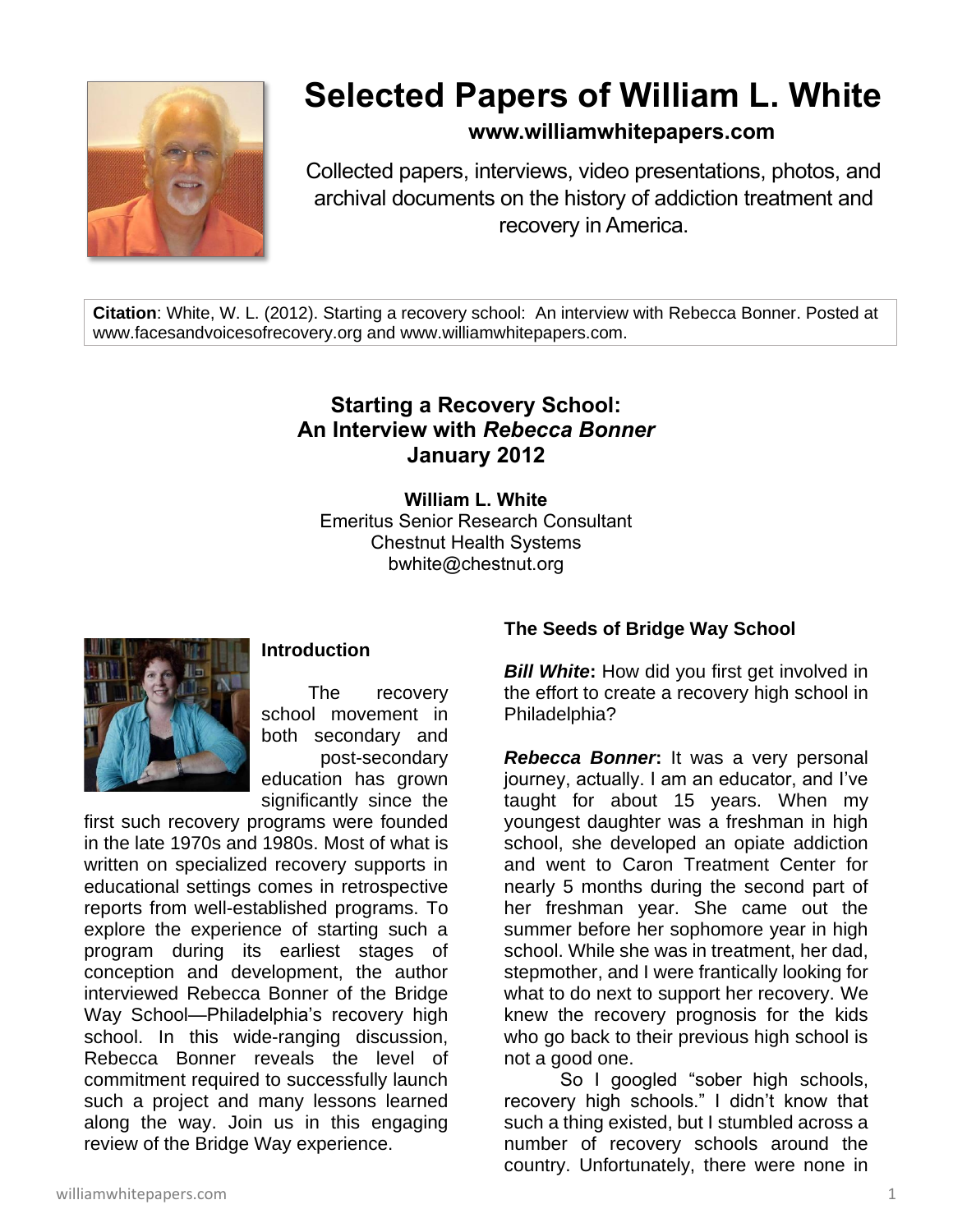the Philadelphia area. The closest was Boston, and that distance just wasn't going to work for us. Today, my daughter is doing very well one day at a time as a sophomore in college. It really was the lack of a good option for her coming out of treatment that spurred me to start a recovery school for the Philadelphia area. I didn't want other parents facing the same lack of resources that our family faced.

*Bill White***:** Describe the early history of the development of Bridge Way School.

*Rebecca Bonner***:** At my last teaching job, I spent my spring break talking to everybody I could about why we might not have a recovery high school in Philadelphia. I couldn't believe that they existed in other parts of the country but that no such resource existed in a city with the size and vibrancy of Philadelphia. I wanted to make sure that there were no legal or educational reasons why one couldn't exist here. I talked to 25 to 30 people locally and around the country, and it became clear to me that there wasn't any reason why we didn't have one. It just hadn't been tried. Everybody I talked to in the treatment and educational worlds responded very positively to the idea of such a school. So I left my teaching job at the end of that academic year and started working full-time in the summer of 2009 laying the groundwork for Bridge Way School.

First, some like-minded people came together and we formed a board, founded a non-profit corporation—the Greater Philadelphia Association for Recovery Education (GPARE)—and started doing the work necessary to start the school. I don't think any of us realized that the time was going to be so overwhelming. None of us expected it to take as long as it did. But we just kept plugging away at it, you know? We had to go through zoning hoops for the City of Philadelphia. We had to go through an accreditation and licensing process with the state of Pennsylvania. It took about two years from the start of the process to opening our doors, which to me seemed like an enormously long time. I've talked to

others who have said, "No, that's actually pretty quick."

*Bill White:* What people and organizations were most helpful to you during this early development stage?

**Rebecca Bonner:** There were a number of individuals and organizations that were very generous with their time. The Association of Recovery Schools (ARS) in Minnesota was particularly helpful. They're a great clearinghouse of information about both secondary and post-secondary recovery school programs. They were a fiscal sponsor when we were seeking our non-profit status—a step important for anyone starting a recovery school, even if it is done as a charter school. That step is critical to the process of raising funds.

The ARS was helpful in very concrete organizational ways, but there were members of ARS who were just enormously generous with their time and support for us. Andy Finch, who started a recovery school and was on the board of ARS at the time, was particularly helpful. He had started a recovery school in Tennessee and is now on the faculty at Vanderbilt University. He had a lot to share that prevented us from reinventing the wheel. His dissertation was *Starting a Recovery School.* This was our bible, and I strongly recommend to anyone interested in this process that they get a copy (published by Hazleden Press).

Caron Treatment Centers, which is a Pennsylvania-based addiction treatment facility for both adolescents and adults, helped us design the therapeutic structure of Bridge Way School. I knew about academic programs in schools, but I didn't know the kind of therapeutic and support structures that we would need for a recovery school. Caron staff were very helpful to us in this area.

*Bill White***:** Philadelphia is known for its vibrant recovery movement and the increased recovery orientation of the City's treatment system under the leadership of Dr. Arthur Evans and the Department of Behavioral Health and Intellectual disAbility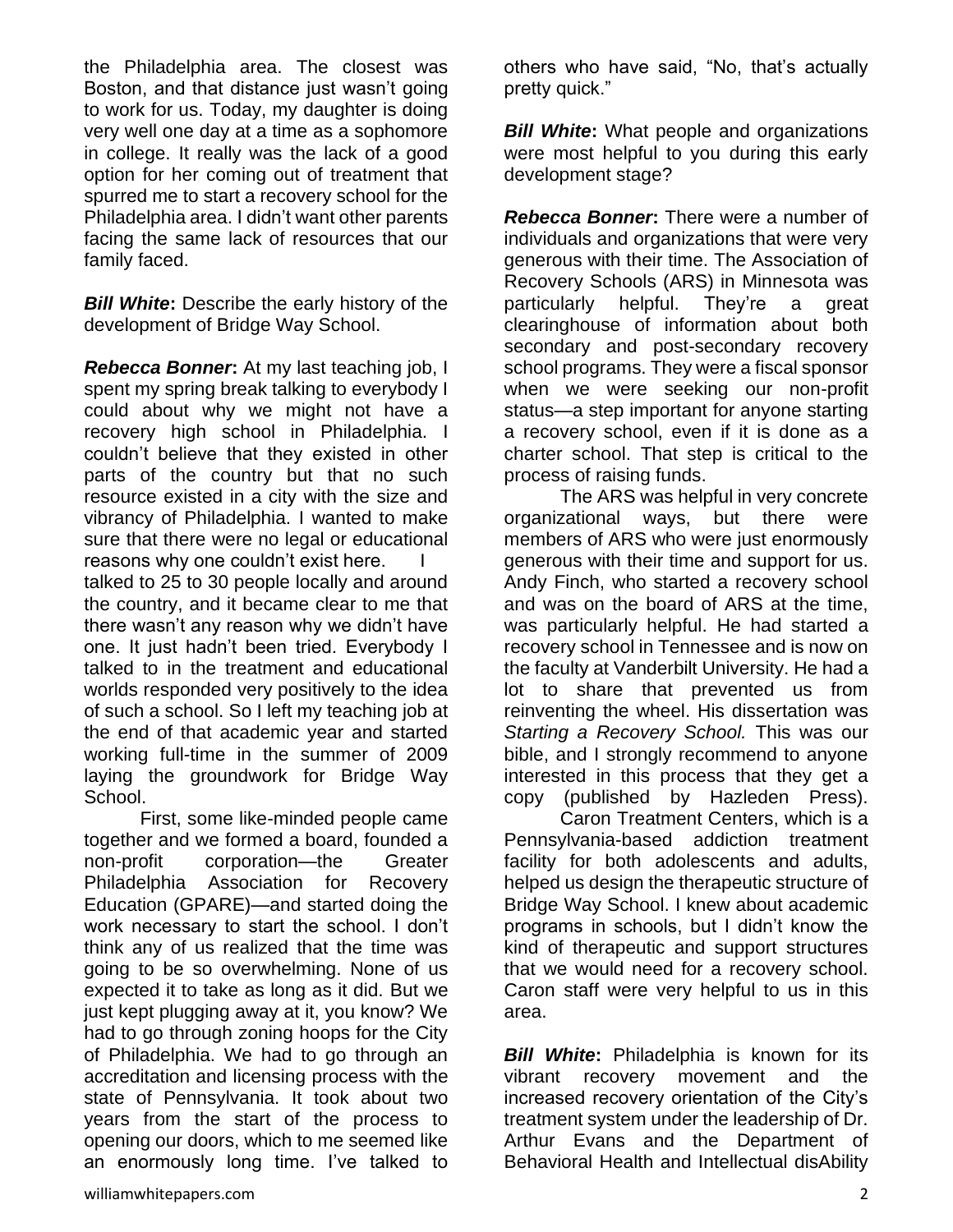Services. Was it easier to create Bridge Way School within that kind of community climate?

*Rebecca Bonner***:** Yes, Arthur Evans and Roland Lamb have been enormously helpful and supportive through this entire process. Once we became aware of each other, Roland was very, very encouraging, and he helped connect me with others in the community who were interested in strengthening the continuum of adolescent treatment and recovery support.

#### **Overview of the Bridge Way School Program**

.

**Bill White:** Could you describe how the Bridge Way School is structured in terms of its governance and staffing?

*Rebecca Bonner***:** We are run by GPARE's board of directors. We are licensed as an accredited independent day school by the state of Pennsylvania. We are currently looking to expand the board to increase parental representation, and our first student representatives are making a report at our next board meeting. All of our teachers are state-certified. We also have a clinical director who is in charge of running our recovery support program. At present, we have two full-time and six part-time staff.

*Bill White***:** And how many students do you serve?

*Rebecca Bonner***:** Right now, we are serving 7 students. Our year one capacity is 12 students, and we are building our student population incrementally over this first year. This is to assure that we give ourselves adequate time to build and refine the program and assure our financial sustainability. We're about a month behind in our projections, but we expect to slowly build our student base. Recovery schools tend to be small. Most of them average in size between 30 to 40 students, which we anticipate reaching by Year 3. There are recovery schools as small as 10 and schools

as large as 150, but the average is somewhere between 40 to 50 students.

**Bill White:** How is Bridge Way funded?

*Rebecca Bonner***:** We operate and are under the umbrella of GPARE. So we're funded by donations and tuition entirely. Many recovery schools like ours exist in a limbo world between educational funding and addiction treatment funding—not totally fitting within either category makes it difficult to procure public funding to support recovery schools. In most communities, there is a big gap between what is available to support recovery for adults versus what is available to support adolescents in recovery. Recovery schools seek to bridge that gap, but they fill a niche that falls outside many traditional public funding streams.

The major downside to being a private school is that we're not going to be able to serve everybody who could benefit from what we have to offer. Being a charter school would make it easier to serve a wider population of adolescents and their families. The School District of Philadelphia has not granted a new charter since 2008. We plan to look into this option if and when the political landscape as it relates to education changes. As we grow, it may also be possible for us to align with an already existing charter school. Ideally, our program should be available to all adolescents who need it.

*Bill White***:** Of the 7 students you have at this time, how did they get to you?

*Rebecca Bonner***:** To date, we have three sources of referrals: parents, treatment centers, and school districts that pay Bridge Way School to provide special services not otherwise available.

We now have two school districts that are paying for 3 students to attend Bridge Way. These districts want to help stop the pingpong effect of kids going to treatment, going back to school, relapsing, going back to treatment, and on and on. Without specialized recovery supports in the community and in the school setting, school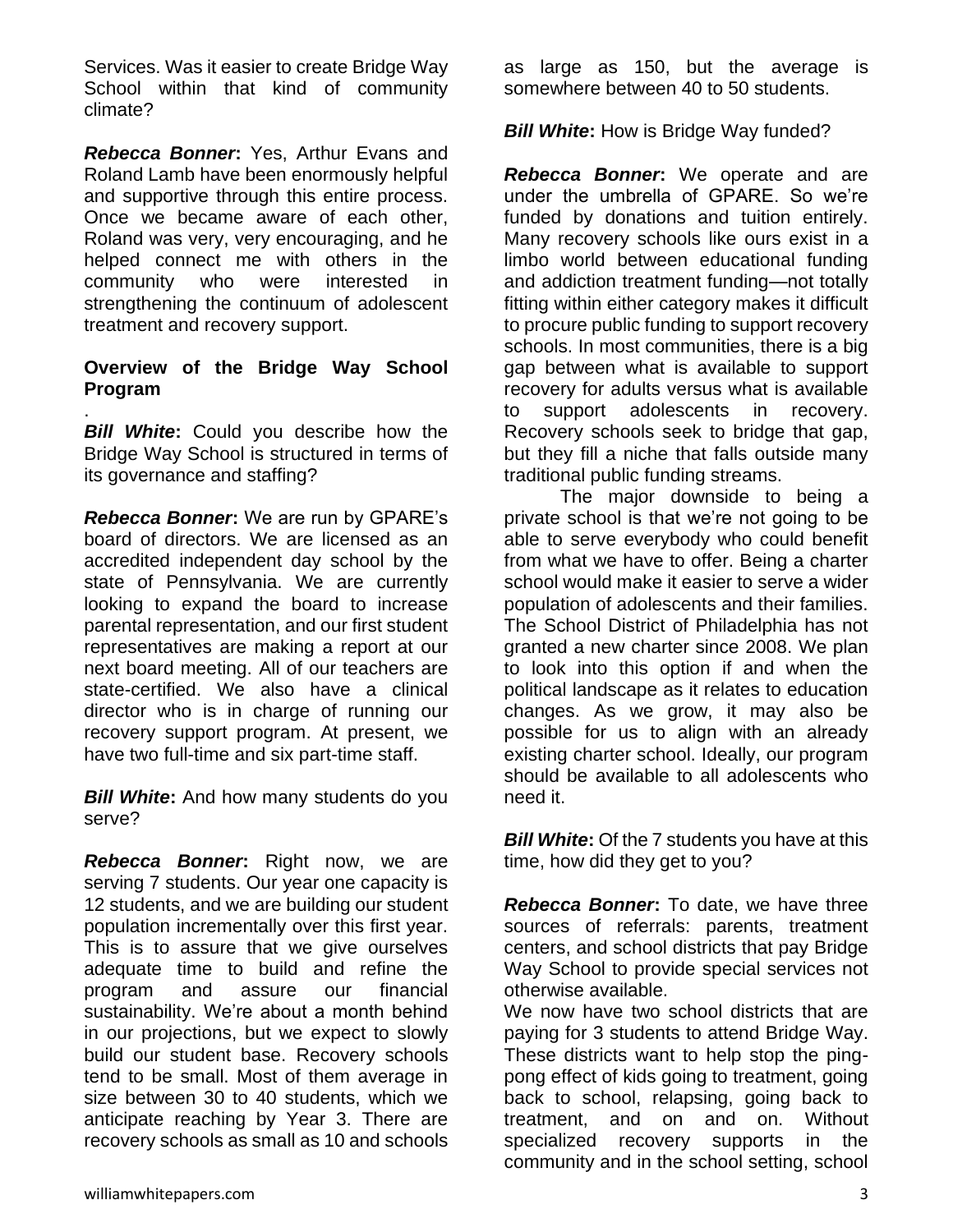administrators are beginning to feel like only sending kids to treatment is a set-up for failure. I think more referrals will come to us through this realization, and we think this is a funding model that can work.

#### **Profile of Bridge Way Students**

*Bill White***:** Could you provide a profile of the students you currently have at Bridge Way School?

*Rebecca Bonner***:** Yes. We were told early on from treatment providers that the median age would probably be somewhere around 16, and we've found that to be true. Maybe a little bit older, even. They said most of our students would be juniors and seniors, and that has been true. Of the 7 students we have, 4 are seniors, 1 is a junior, 1 is a sophomore, and 1 is a freshman. They come from diverse socioeconomic backgrounds, but at present, all of our students are white. We would achieve greater diversity if we were a charter school, or if we found sources to support tuition for students from lower income families. We are currently exploring grants from foundations that provide scholarships for students based upon financial need.

*Bill White***:** Have all of the students been in treatment before?

*Rebecca Bonner***:** Two have not been and five of them have been through one or more treatment episodes. The two without treatment heard about us from other people they met at AA and NA meetings. It's the freshman and sophomore who we have picked up very early who learned of us through conversations in the rooms. They were very frustrated with their past school experiences—exposure to drug-using peers, teachers who didn't get what it meant to be in recovery, social isolation. They were looking for alternatives to that and found us.

#### **Academic Program**

*Bill White***:** I'm interested in the academic program at Bridge Way. Is it similar to other high schools, or are there distinctive features of the academic program?

*Rebecca Bonner***:** There are a couple of things I think are distinctive from a traditional high school. First, is our small size. We will cap admissions at 50 students. Second, we start the day at 9:00 a.m., and we end the day at 4:00 p.m. This better reflects the biological clock of teenagers and cuts into that danger zone that has been identified between 3:00 p.m. and 6:00 p.m.

With that schedule, most of our kids leave school and go to IOP (intensive outpatient programs) and therapy appointments, go home, have dinner, and then head to a 12-step meeting. As a result, we have no homework. One of the things we really stress here is being in the present moment, and when you're at school, being very much engaged in what you're doing at school. The other reason for no homework is that we want the kids to be doing life work to be working on their recovery and repairing their relationships that were broken during their days of active use. We also expect kids who are in early recovery to attend 90 recovery support meetings in 90 days.

Our core classes look very much like any high school: English, history, math, and science classes. We do have a hybrid program in math and science because of our small classes. It's a one-room schoolhouse model, so the students take their classes with each other, which means that, say in math, they're taking everything from remedial middle school math through calculus. So we have an online component for instruction, and we have a math teacher in the room who provides alternate ways to solve problems and helps students if they get stuck. It's the same thing for science.

We're able to differentiate more in our seminar-style classes in English and history. We have PE everyday, which is a difference from most schools because kids in recovery need the endorphins raised because we've taken away the things that were artificially increasing their endorphins. We have art and music classes several times a week because kids in recovery need a lot of vehicles for self-expression. I'm an English teacher, and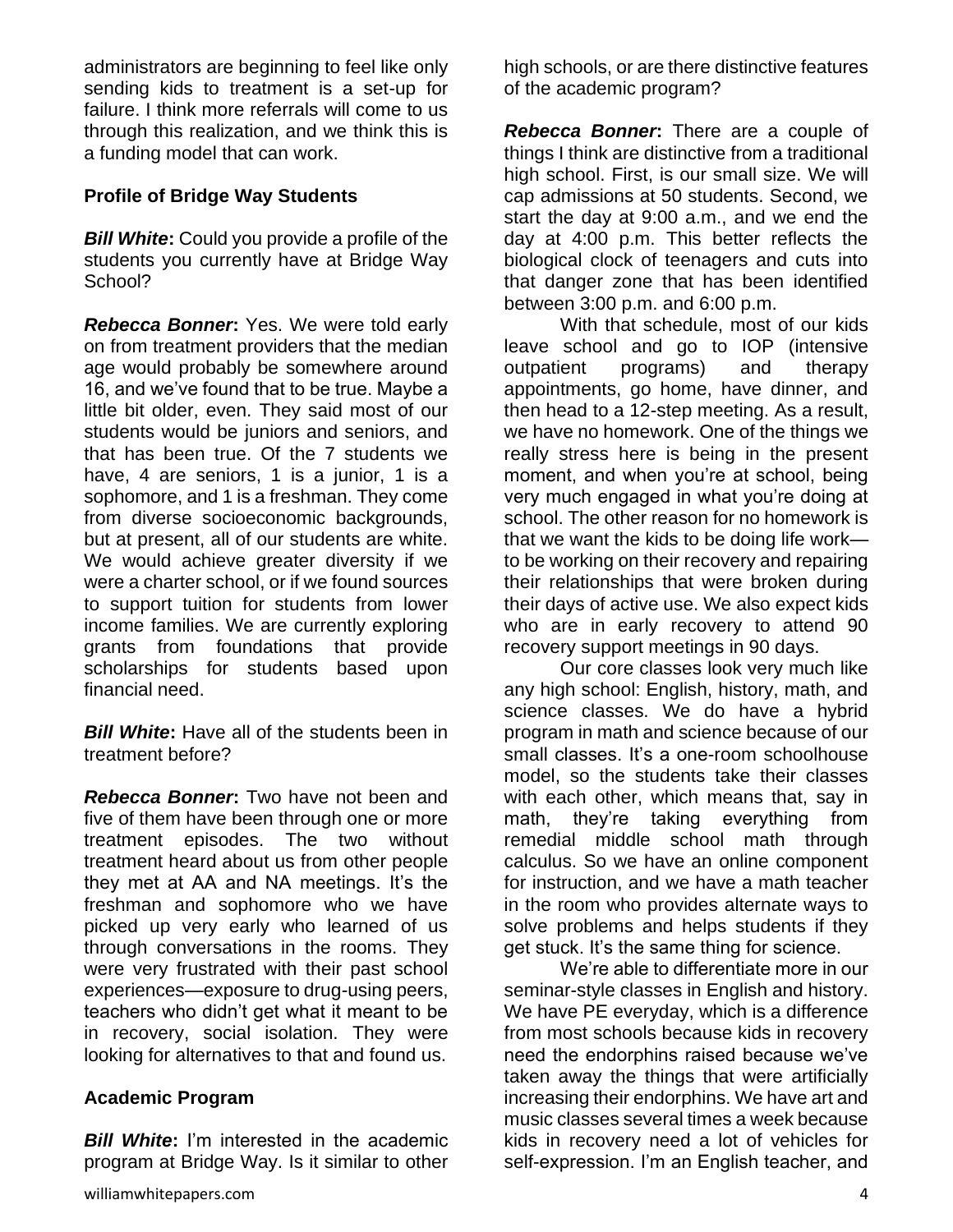I love words, but we've discovered that often students find words scary as they work through things. Art and music provide nonverbal ways for response and reflection.

And, of course, the major difference between Bridge Way and a traditional high school is that we have recovery supports in place.

*Bill White***:** One of the things people ask a lot is, "What makes a school a recovery school?" Other than the changes you've described in your academic program, what are some of these recovery support services you provide?

*Rebecca Bonner***:** Some of the recovery support activities are built into the day, and some are just there because we know that kids in early recovery need a lot of attention. So, there's formal and informal support. On the formal side, each day starts with a morning check-in and meditation. We read from the AA Big Book or a 12-Step meditation book, and the kids are given a chance to report on the day before or anything they experienced on the way to school. So before school even starts, they get to identify whether there's anything that's going to get in the way of their learning that day. For instance, this past week, a young woman came in and had gotten some disturbing news in a phone call on her way to school. Without that morning check-in, this particular young woman probably would have had multiple outbursts during the day. But with this check-in process, she was able to talk through what had happened and get herself centered for the school day. She went forward with the rest of her day quite well.

Four times a week, the kids have group, which looks like any other processoriented group therapy. And at the end of the day, kids also have a check-out session to articulate what their plans are for the rest of the evening, such as treatment or meeting activities. We know that when kids verbalize their plans, the follow-through is much more likely to happen. This also provides us a sense of how the kid is ending his school day. For example, two of our students had a

rather rocky encounter toward the end of a recent day. One student was in a particularly bad place and he was headed home. We were able to call home and give the parents a heads up on what had happened and how they could best respond to it.

#### **Family Involvement**

*Bill White:* That's a good bridge to my next question. How are families involved in the school process?

**Rebecca Bonner:** Families are very much involved—from having meetings with our Clinical Director, weekly or as needed, and frequent communication between home and school. We really communicate a lot with parents about what's going on here with their son or daughter both academically and in terms of their recovery process. We talked early on about having a family meeting night once a week, but we discovered that given the number of our families who are already involved in intensive outpatient (IOP) treatment activities, we found it hasn't yet been necessary. That may change as our kids step down from IOP and their families step down from that level of care. So we plan to look at offering that down the road.

#### **Observed Outcomes to Date**

**Bill White:** In the early evaluations of recovery schools, both post-secondary and secondary recovery schools are reporting very low relapse rates of students and markedly improved academic performance. Has that been your experience so far at Bridge Way?

*Rebecca Bonner***:** Absolutely. We do random and frequent drug-testing of our students, and we have not yet had a positive screen. We know that will not always be the case, but to date, the level of recovery stability is unexpectedly high.

*Bill White***:** That is remarkable.

**Rebecca Bonner:** It is. When I showed my Clinical Director, who's been in adolescent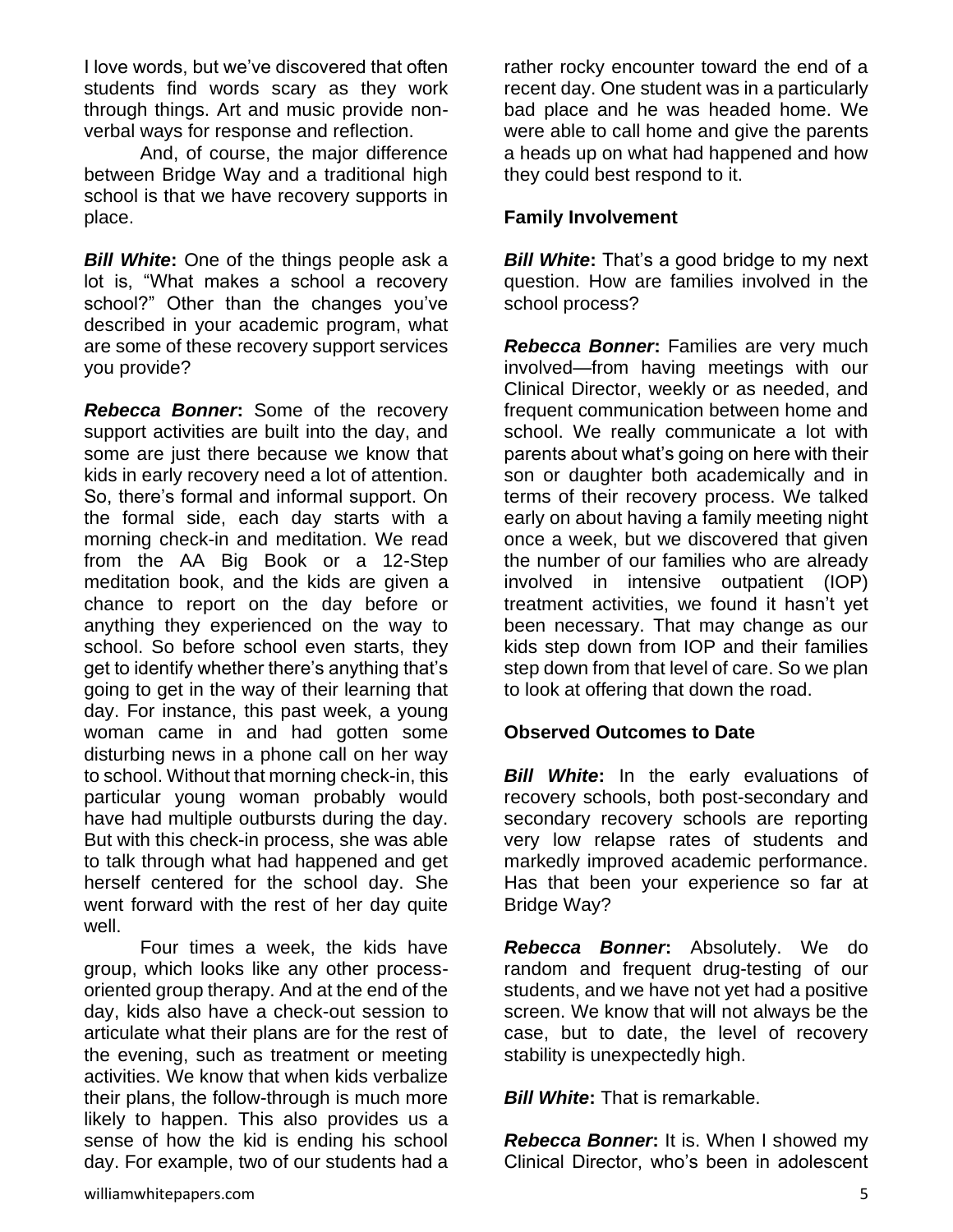treatment for 15 years before he came to do this job, the stats out of the Archway Academy in Houston, he was in awe of their findings that 87% of their students stayed sober the entire school year. That contrasts with the common statistic of 8 out of 10 kids relapsing during the first 6 months following addiction treatment. In fact, he did not believe those numbers! And then he met the people from Archway, and he learned more about their program. And this is the kind of success we are also seeing. Much of that success comes from the kids supporting each other. They call each other on stuff in a way that is much more effective than the adults around them could ever do.

So when a kid comes in reporting that they're thinking of picking up, the kids are right there with "Why and what's that gonna solve?" Somebody was just saying, "You know, I hung out this weekend with some friends who I used to use with." And one of the kids said, "Did you pick up," and the kid said, "No, I didn't pick up." And the kid said, "Well, you know if you hang out in the barber shop long enough, you're gonna get a haircut." Those are the kind of things they say to each other that is so much more powerful than anything we say. They do a really good job of supporting and challenging each other.

*Bill White***:** Has your experience also been that the academic performances have improved over what the students were doing in mainstream schools?

*Rebecca Bonner***:** Yes, there's no question of that. A lot of these kids hid in their mainstream schools. You can't hide when there are so few students. Often when kids enter, there hasn't been a lot of school success. As the kids get stronger in their recovery, they tend to become engaged in their academics and want to do well.

#### **Further Reflections on Bridge Way's Distinctiveness**

*Bill White***:** Are there any parts to the program that we haven't referenced that would be important for our readers to know?

*Rebecca Bonner***:** I don't know how to put this, but part of what makes Bridge Way different than a mainstream school is that kids are given a chance to process. Let me give you an example. There was a kid who came to school one day during his first week and reported that he stopped on the sidewalk in front of his dealer's house but did not go in and instead got back into his car and came to school. We were able to say, "Well, first what triggered you to go and secondly, what made you turn around?" We were able to process what had happened right when it happened. There's no way that would have happened in a mainstream school. Either the kid never would have processed that, or the kid would have gone into his guidance counselor's office and would have been sent for more treatment. He might have been whisked away to isolation instead of being supported by others in recovery. Every time a kid describes cravings or impulses to use, it's not the time to stick him in the car and run him back to treatment. Kids need to recover in the context of community, not in isolation from it.

#### **Community Response**

*Bill White***:** What has been the general response of the community to Bridge Way School?

*Rebecca Bonner***:** The response has been phenomenal. Everywhere we go, people express their appreciation that the school is available as a resource. It's not a school that people plan to send their kids to, but when their kid needs such a resource, they are very happy to have it as an option. The community that we're located in—we had to talk to 3 different community groups because of where our school is located—expressed a bit of resistance at the outset until people learned that our students were not in active drug use. And during these meetings with the community, we heard all kinds of reports about this person's uncle and that person's aunt who was in recovery and shared they were glad we were here.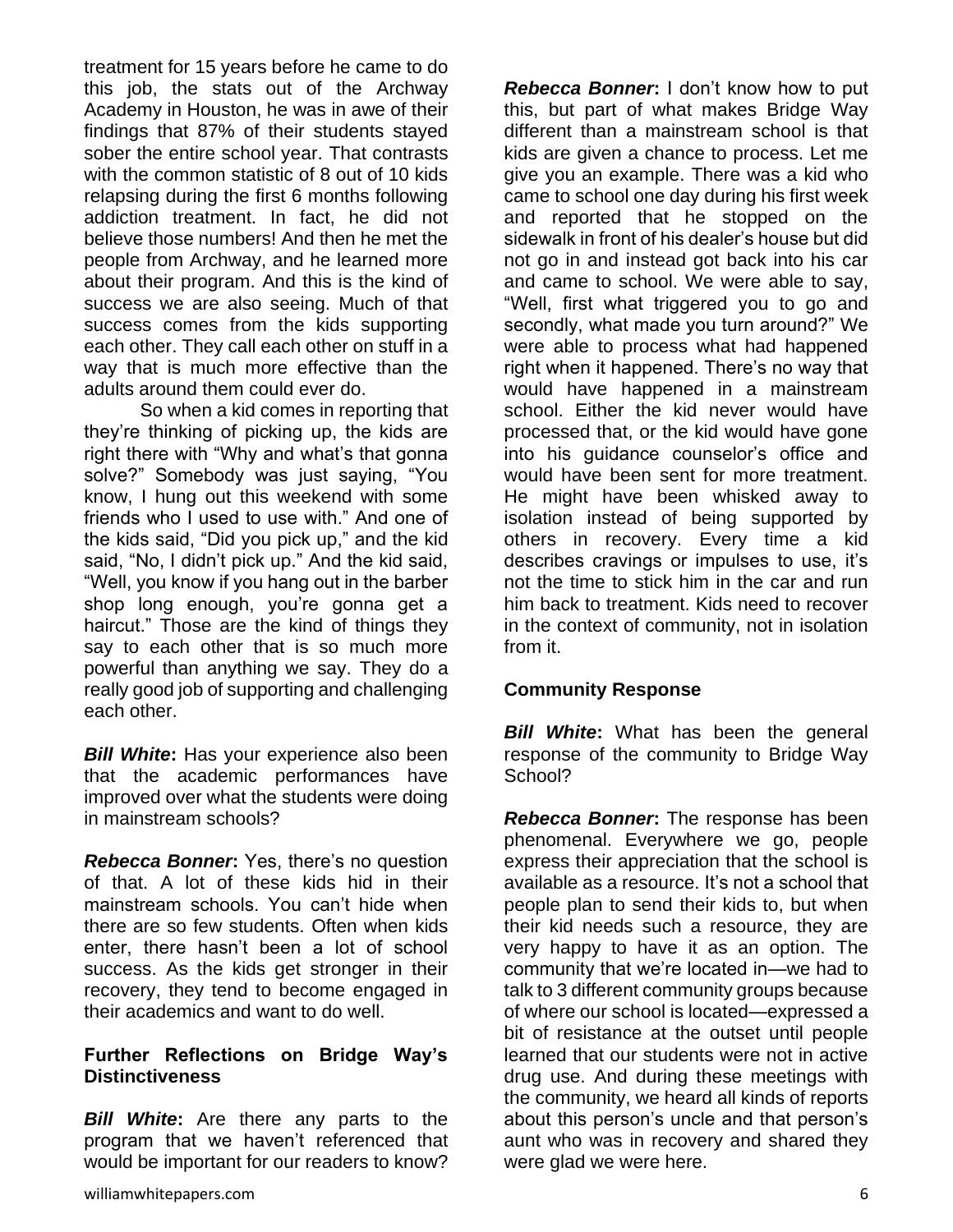*Bill White***:** Was there anything you did that, as you reflect back on it, helped that transition to positive community acceptance?

*Rebecca Bonner***:** Well, the zoning process forced us into it, but I think it was a really, really good idea to talk to the community groups close to where our school is located. That helped to allay any possible fears about addicts being in the neighborhood and helped de-stigmatize the disease. People left saying that this problem could happen to anybody or things like, "Well, it's been all through my family, and I wish my niece Sara would have had this option."

#### **Lessons Learned**

*Bill White***:** Rebecca, someone may be reading this who has the vision of creating a recovery school in their own community. What are some of the early lessons you've learned about the development of a recovery school?

*Rebecca Bonner***:** I would first pass on what Jim McWilliams, who started a recovery school in Houston, shared with me. He said, "This is going to be hard and some days you're going to wonder why you're doing it. Just keep the faith." And there are a lot of days I still tell myself that.

Sasha McClain, who is head of the Archway Academy in Houston came and talked to our board and said, "You're gonna have to realize that the first three years are going to be financially frightening. You've got to get through that period one day at a time and keep the faith." And that's what I'm doing, and what I'd encourage others to do.

*Bill White***:** In terms of the financial stability during this early period, were there any sources of private money or patronage that have been particularly important for you?

*Rebecca Bonner***:** We have received very strong support from Philadelphia's recovery community even before our doors were open, and we have developed a pretty solid

There was one grant in which we were a finalist and the explanation for why we were not awarded funds was, "Well, you know, we really focus our funding on health issues." How could someone in 2012 suggest that addiction was not a health issue?! There's still that perception to overcome.

**Bill White:** What is your personal vision for the future of Bridge Way School?

*Rebecca Bonner***:** My hope is that we get aligned with a charter school or get our own charter so that we can make our services more available to all the young people and families who need us. I hope there will be a change in the political landscape that will allow that to happen. There's a school in Houston, Archway Academy, that started out as a private school and as they grew became part of a charter school in Houston. I hope that will happen here in Philadelphia. I think it would just make us a lot more financially sustainable. In the meantime, we will continue to develop a solid base of private donors.

*Bill White*: Do you see Bridge Way playing an important role in the development of a youth-focused culture of recovery in the Philadelphia area?

*Rebecca Bonner***:** I'd like to see this. I think that our kids are good recovery ambassadors, and it would be great to see social activities for kids in recovery. I would like to see something along those lines developing. I keep harkening back to Houston, but they are a mecca of recovery down there. They have "alternative peer groups" that provide a network of afterschool social and treatment-oriented components that just strengthen the overall recovery community for adolescents. I think it's one of the reasons why the schools there have been so successful, and I'd like to see APGs in Philadelphia.